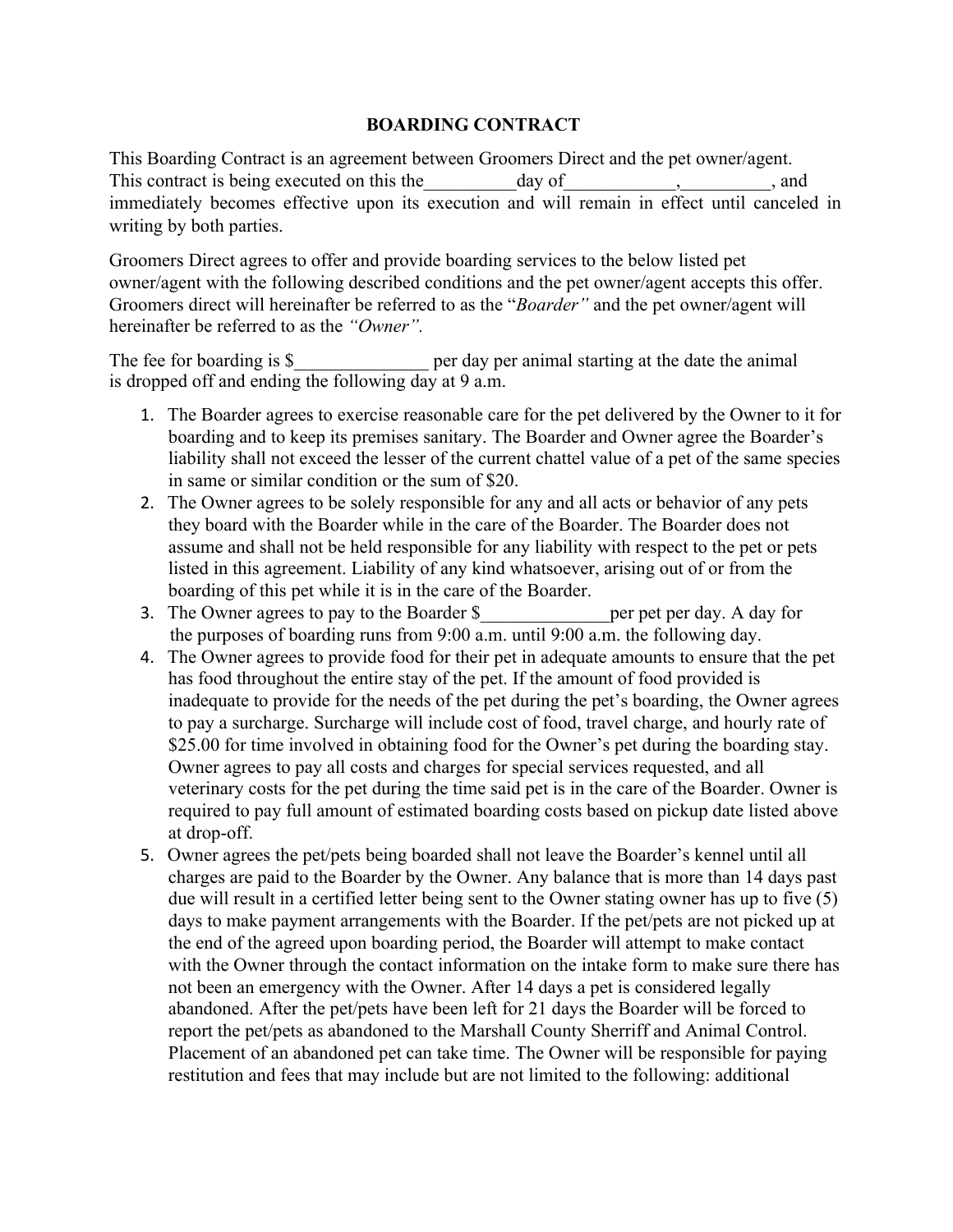boarding fees, service fees, late fees, animal expenses, vet fees, adoption fees.

6. If the Owner is out of contact with the Boarder for more than five days (Boarder may be contacted by phone, text, or email), the Boarder will attempt contact with the emergency contact on the intake form to make sure that all is well with the Owner. In the event of an emergency with the Owner or Death of the Owner the Boarder will release the pet/pets to the emergency release contact named here:

| Name of Person: |                      |              |       |
|-----------------|----------------------|--------------|-------|
| Address:        | $\mathcal{L}_{1}$ tv | <b>State</b> | 7.1 N |
| Phone Number 1: | Phone Number 2:      |              |       |
| Phone Number 3: |                      |              |       |

- 7. Owner agrees to provide the Boarder with credit card information to cover any expenses incurred due to boarding the pet prior to dropping the pet off for the first day of boarding and permits any remaining charges be charged to card by Boarder if not paid by Owner.
- 8. By signing this contract and leaving the pet with the Boarder, the Owner certifies to the accuracy of all information given about said pet on the boarding intake form and this contract.
- 9. I authorize the Boarder to publish my pet's picture and name on the internet and advertising materials. The Boarder is authorized by the owner to take any pictures or recordings of their pet. The Boarder will have complete ownership of the pictures/images and no compensation will be provided to the owner or their heirs or assigns for pictures made by the Boarder. I give the Boarder the right to use my pet's name and or likeness for any reason. Any images or likenesses photographed or recorded are the artistic product and sole property of the Boarder and may be used by the Boarder with no limitations or restrictions whatsoever.
- 10. The Owner herby releases the Boarder, its officers, members, employees, and agents from any liability for any injury or illness suffered by his or her pet while in the Boarder's care and agrees not to initiate legal action with respect to released claims against the Boarder doing business as Groomer's Direct & Pro Pet Photography -Mr. Pro Pet.
- 11. Owner will indemnify, defend, and hold harmless the Boarder, its owner, its officers and members, employees or agents, and pet host harmless from and against any and all losses, liabilities, damages, and fines.
- 12. Owner specifically represents that he or she is the sole owner of the pet, free and clear of all liens and encumbrances and that the pet has not been exposed to distemper, parvo, rabies, or Cough within the last 30 days.
- 13. Owner must provide shot record of pet for boarding.
- 14.If pet becomes ill or if the state of the animal's health otherwise requires professional attention, the Boarder, in its sole discretion, may engage the services of a veterinarian or administer medicine or give other requisite attention to the animal, and the expenses thereof shall be paid by the owner.